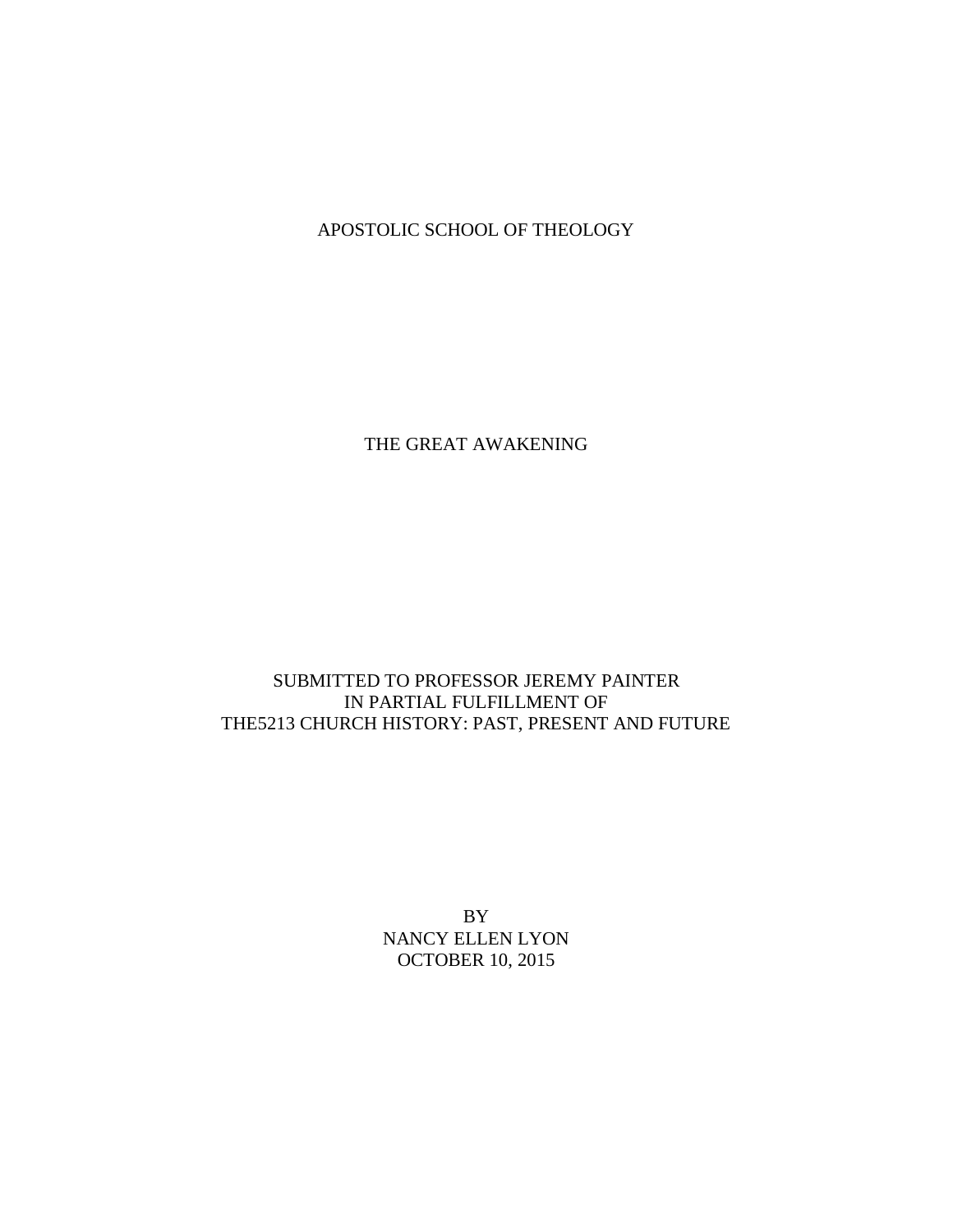# THE GREAT AWAKENING

## INTRODUCTION

The Great Awakening term is found from the term revival, which in and of itself can be a bit of a misnomer. For how can one be revived from something they have never experienced before? On an individual basis, the term "revive*",* then, would seem to have no implication. But, on a corporate, institutional level of the holy Church of God, it can be relegated to having great significance and meaning. For the Church of God, which was alive, then became stagnant, then became alive again, gives the term "revival" a much sounder rendering of the word.

The Great Awakening needs to have the use of its term designated, from an historical bent. For it is found to be an event that took place on more than one occasion, in the 1700's as well as in the 1800's, and even once or twice since then. That being qualified, this paper will take a brief look at the history books, examine and identify; what led up to the revivals, key players, and congruent elements that were integral to facilitating them. What is to be gleaned from this study, is twofold: 1.) The modern day Apostolic Church can be encouraged that what happened before, can happen again, and 2.) The church can learn from others who have gone before, in helping to be instrumental toward bringing in the next Great Awakening. "If then, why not now?" and "If them, why not us?" are two questions the Church needs to ask itself.

The Great Awakening was considered to be an evangelical movement that began to bring light on the world in the sixteenth and seventeenth century, thereby giving the preceding years of

1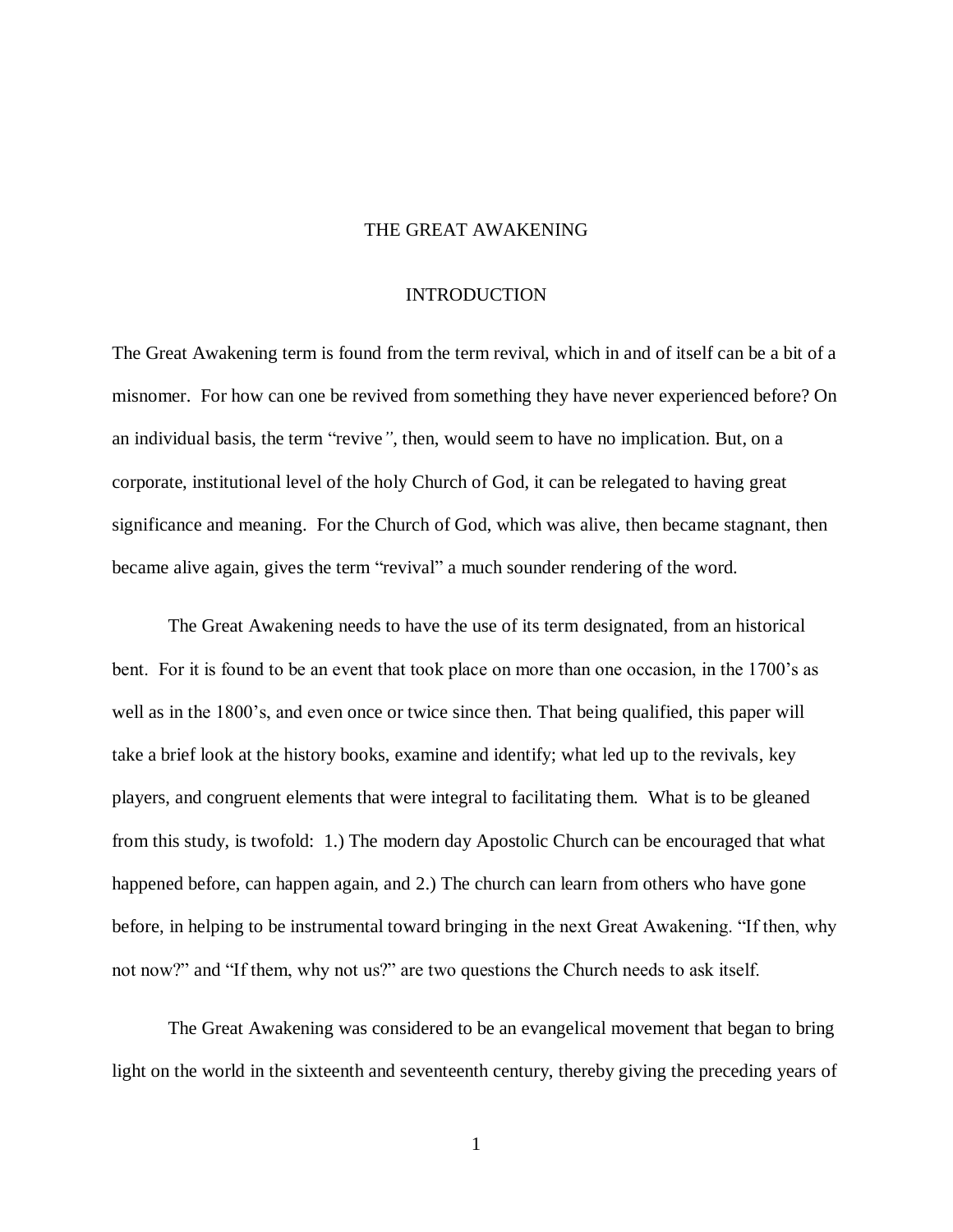the medieval Catholic time period, the title of the "Dark Ages". Once reformation began, the "light began to dawn once again" (Kidd, 2007, xiii). What was certain, the Great Awakening was a "powerful, unprecedented series of revivals from 1740-1743 that touched many of the colonies and contemporaries remembered for decades as a special visitation of the Holy Spirit" (Kidd, 2007, xix). There appears to be a certain amount of controversy regarding dates and such, for historical purposes. But historian and writer, Thomas Kidd gives an analysis and a recapitulation of the movement:

Calling this event "the" Great Awakening does present historical problems. Chief among them is that the standard framework of the "First" and "Second" Great Awakenings may obscure the fact that the evangelical movement continued to develop after 1743 and before 1800. There were important, widespread revivals that happened before the First, and between the First and Second, Great Awakenings. The controversial emergence of the religion of the new birth demarcated the long First Great Awakening and the first generation of American Christianity. (Kidd, 2007, xix).

It was this initial "Great Awakening" that in turn, gave birth to numerous proceeding revivals which spanned the Atlantic from Europe to America and from the state of Georgia, on up through New England.

# POLITICAL AND RELIGIOUS UPHEAVAL

Called to question, is an historical documentation piece as recorded by Justo Gonzalez in his book *The Story of Christianity.* What may seem to be a random piece of factual history, is a significant example which portrays the type of hypocrisy and contradiction between the church and the royalty of the day, who in this case was Queen Isabella. The contradiction lies in her feeble attempts to reform the church. Along with her confessor, the "pressure on Jews and Judaizing Christians became increasingly severe. Finally, in 1492, it was decreed that all Jews must either accept baptism or leave all territories under Isabella and Ferdinand" (Gonzalez,2010, loc. 297). In seeking to follow the reformation evolution in regards to the role Queen Isabella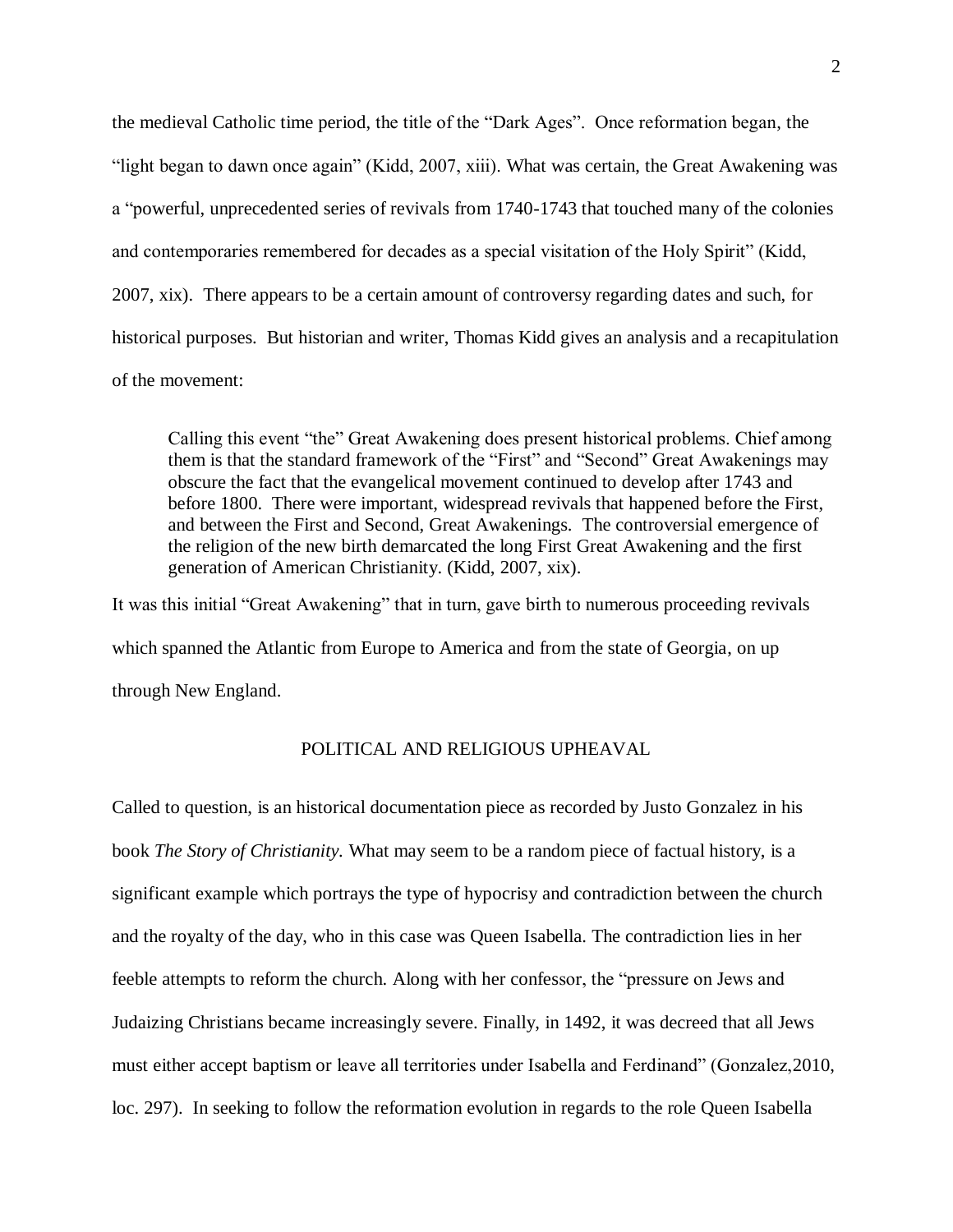played in the Spanish Inquisition, one seeks to understand the remark she said about the Roman Catholics: "The dissolution is such, that the souls entrusted to the clergy receive great damage, for we are told that the majority of the clergy are living in open concubinage, and that if our justice intervenes in order to punish them, they revolt and create a scandal, and that they despise our justice to the point that they arm themselves against it." (Gonzalez, 2010, loc 218). In one instance she was criticizing the R.C. Church, but in the next, she royally condoned it. When we separate the church from the actual reign of the queen, it may be apparent, that there was little influence of the monarchy over the church, by her original statement and procession to then let them take matters into their own hands. What followed was the Inquisition that killed and persecuted Jews who refused to be baptized and converted to Catholicism. The approximate figures of Spaniards of the Jewish faith as given by Gonzalez, is two hundred thousand. What is most disturbing as well as hypocritical, is that this was done under the reign of Isabella and Ferdinand. The Inquisition was a "royal decree against Jews", but shortly before it happened, the Muslim/Moorish stronghold fought a bloody war for freedom of practicing religion. The lasting memories regarding the Spanish Inquisition would forever leave a fear in the hearts of the people of what would and could happen to those who rebelled against the Catholic Church. The corruption, paired with the hypocrisy, political contrariness and punitive nature of the church, most certainly left its mark: "As the Middle Ages drew to a close, many advocates of reform were convinced that the greatest ill of the church was obscurantism of what soon would be called the Dark Ages.". Fortunately, thanks to the efforts of "Byzantines scholars and the furthering of scholarly education, there was hope on the horizon for "reformation of the church" (Gonzalez, 2010, loc. 328-329).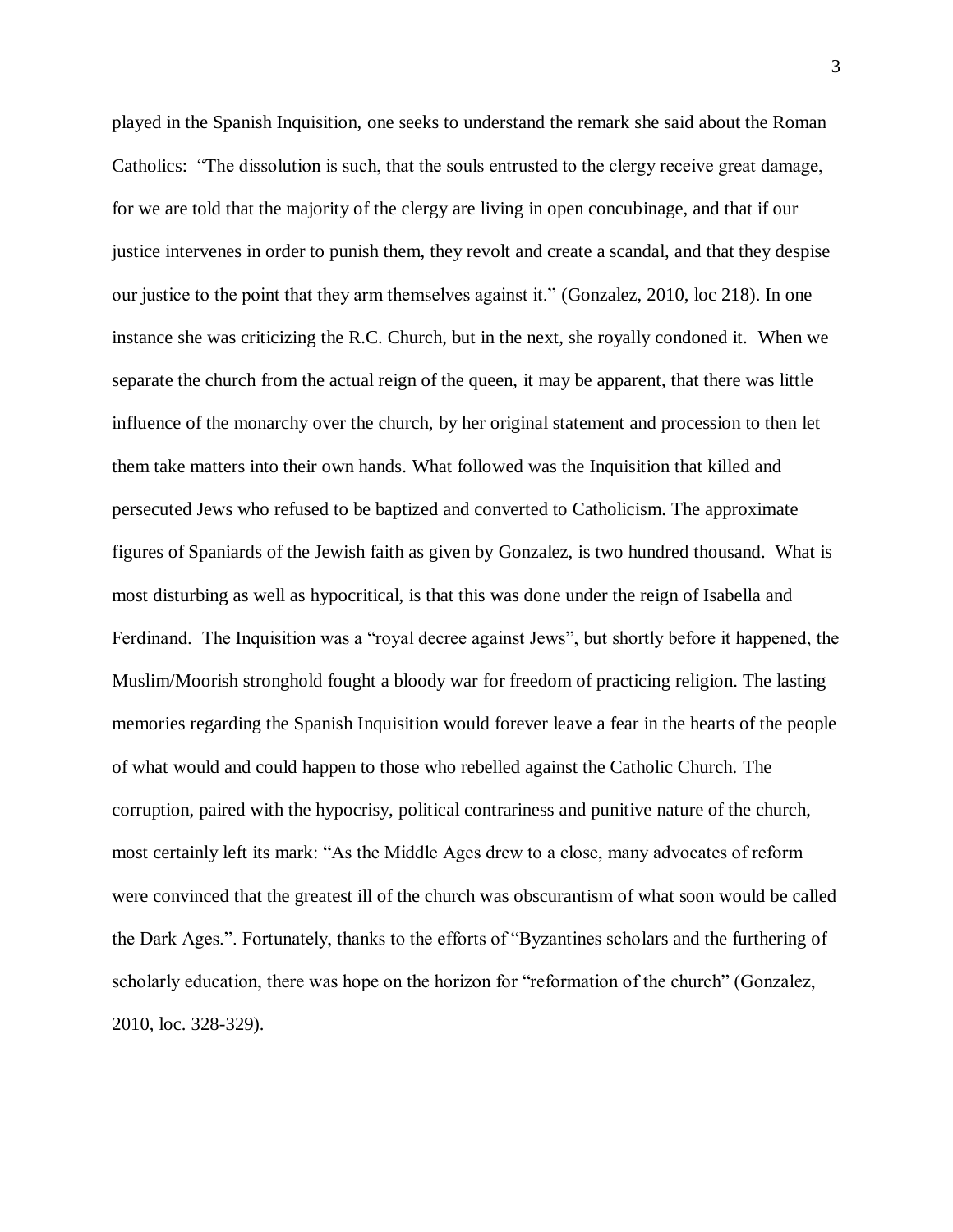What can be gleaned from pieces of history such as this, is the fact that the Church was a tool in the hands of the Monarchy to bring about religious changes in the spiritual landscape of Europe, over a span of hundreds of years. It is complicated to comprehend, but going back to the roots of Islam and the Jewish nation of Israel, one sees the beginning of the dissention. What then followed were other dimensions of conflict which arose with the different levels of the acceptance of Christianity. Biblically speaking, sin is the root of all of the issues at stake. And those who force others to believe are wrong, for God gives us free will to choose, and we are not to force our beliefs on others. Martin Luther, as well as many other key figures in what became known as the Protestant Reformation, held similar beliefs and became known as humanists: for they sought to restore the church, by the return to the use of the Scripture and "early Christian literature" (Gonzolaz, loc. 344). The history of political and religious upheaval, leading up to the Great awakening, was consequently instrumental in paving the way for hungry hearts to approach God, from a far different path than what was presently at hand. It is no wonder that the political unrest and religious dissidence which was prevalent all over Europe, and seeking to find a foothold in the New World, became the catalyst toward the Protestant Reformation, which in turn led to the first Great Awakening.

There were other factors which worked toward bringing instability to organized religion in the New Country, paving the way for the Awakening. Immigrants who had come over from Europe without their spiritual leaders, had hoped to improve their quality of life, as their poor economic status made it made it difficult to focus on things of faith. A covenant called the "Half-Way Covenant" was enacted, with the idea that it would allow Catholics an opportunity to maintain their Catholic status, but yet have more freedoms. It essentially failed because it ended up actually working as a stepping stone, out, of the Roman Catholic Church. Many came to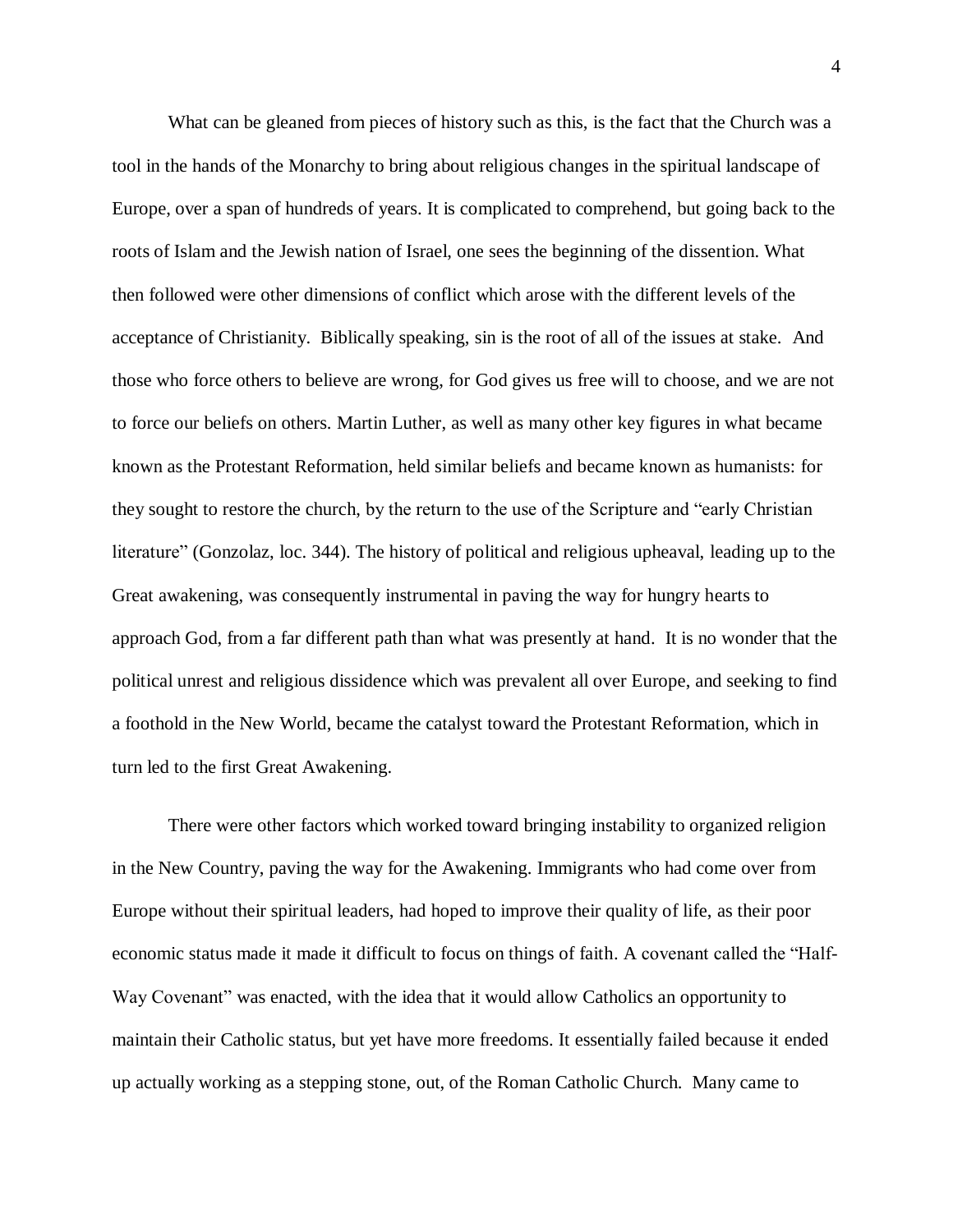America, not just for religious freedom, but for economic reasons, so the Roman Catholic Church never really found footholds in the colonies.

Another factor in what led up to the Awakening, is the fact that the Revolutionary War caused many to fear the wrath of England and wanted to make the break to get England off their back for they saw America "as a religious refuge"(Sweet, 1942, p.12, 271-272). William Sweet in his book *Religion in Colonial America,* mentions another item that helped the stage to be set for revivalism in the colonies; sermons were "full of gloomy forebodings as to the future because of the low state of religion and public morals" (Sweet, 1942,p. 273). This sounds ever too familiar with sermons in the present century, at least in the Apostolic Church, where preaching is keeping up with the latest national and international news. It was this type of acknowledgement by many preachers of their time, that made conditions ripe for revival: many "feeble religious organizations found themselves unable to cope" with the crisis of the disarray caused by the immigration; new emphasis in religion as well as a new type of religious leadership to meet the peculiar situation which the American colonies presented" was needed (Sweet, 1942, p. 273). So many cultural and political changes made life uncertain and thereby unstable: "It is not incidental that the Great Awakening occurred during a period of extraordinary upheaval marked by economic, socio-cultural and political unrest" ( Chacon & Scoggins, 2014, p.37). Here, once again, one sees very parallel and disconcerting, societal dilemmas, present in the world today: Germany is facing a mass immigration by the thousands, as well as America. Foreigners from all over the world are being forced to leave their home countries to start all over again, many times in a new country that was not of their choosing. The religious differences in these immigrants are causing a great deal of concern, especially because of the radical extremist's acts of genocide that are taking place.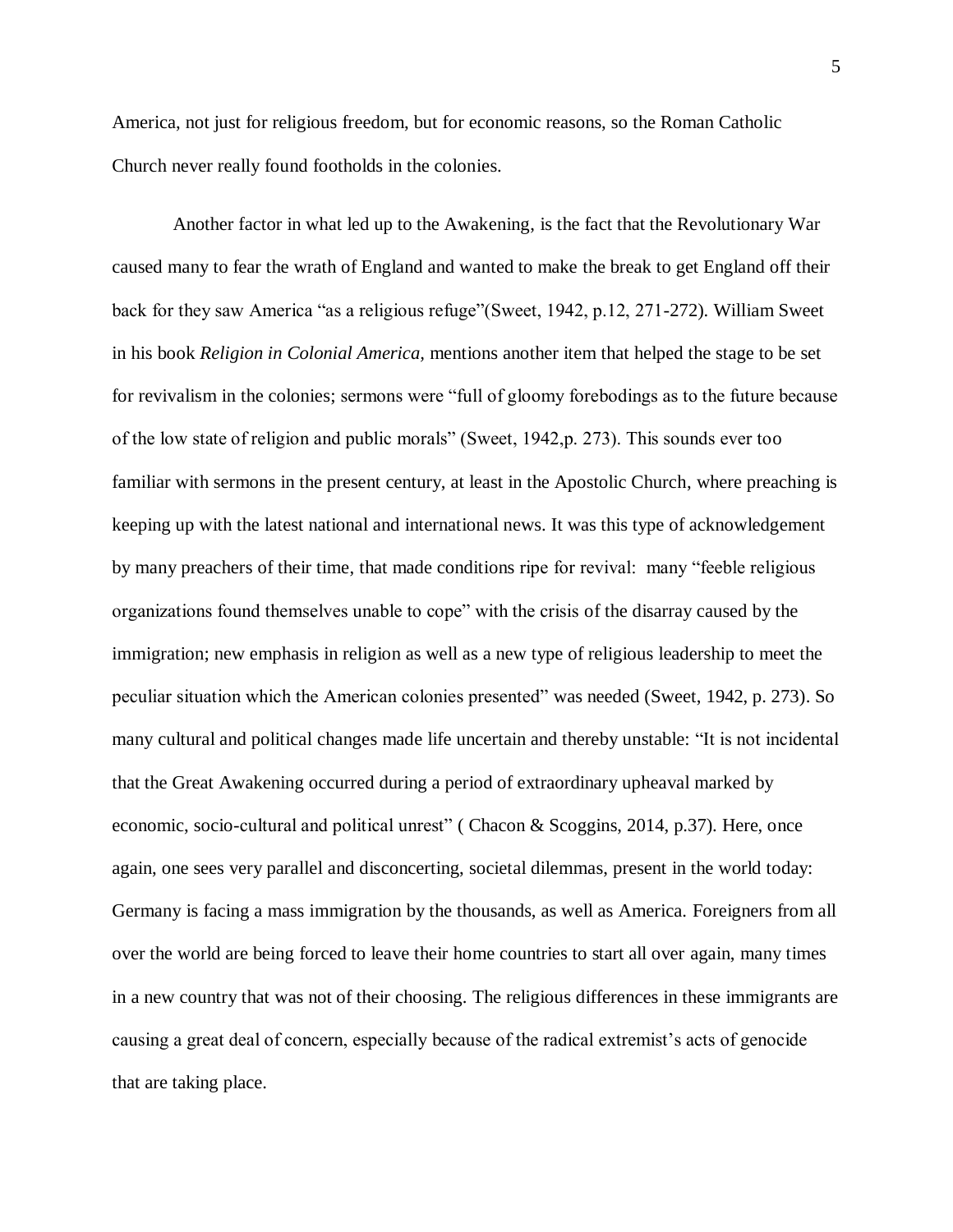#### NEW BIRTH

From the *Contemporary American Religion* reference source, "Spirit" is given numerous definitions because so many different religions have given it their each individual meanings which have proliferated "across many boundaries: theological, psychological, and philosophical, as well as institutional, ethnic and gender". (Bednarowski, 1999, p. 691-693). But for the purpose of this study, we will use the Christian perspective from the same source, which is the "Hebrew concept of *rauch, "breath of God"* and the Greek "*pneuma",* or soul (Bednarowski, 1999, p. 691-693).

It is the function of the Holy Spirit in Christian theology to pervade, sustain, and sanctify the universe, to be the bridge between God and the world. The most versatile in form of the divine persons (wind, fire, dove, etc.), the Spirit is known to break forth in unpredictable and innovative fashion. The revivals that are so much a part of American religious history – the First and Second Great Awakenings of the mid-eighteenth and early nineteenth centuries, the holiness and Pentecostal movements of the mid-nineteenth and early twentieth century's through charismatic renewals in Catholicism and Lutheranism in the 1960s and the political prominence of the religious right in the 1980s and 1990s – all of these are attributed by followers to the workings of the Spirit. This emergence is often accomplished by theological and political conservatism – back to the basics, back to the time of apostolic origins (Bednarowski, 1999, p. 691-693).

The basics are no surprise to the modern day Apostolic, regarding the definition of New Birth, and its relationship to salvation, but to the early church of the 1700's, it was a mystery. This was due to the fact that God's word had been hidden by the Catholic Church for centuries, spoken in Latin which was foreign to most, and chained to the pulpit. The development of the printing press, much to the for-boding of the Roman Catholic Church soon put an end to them having the monopoly on exactly what was said in the Word, regarding salvation. To quote a "Catholic historian and former Jesuit, Peter de Rosa"; "Popes had mistresses of fifteen years of age, were guilty of incest and sexual perversions of every sort, had innumerable children, were murdered in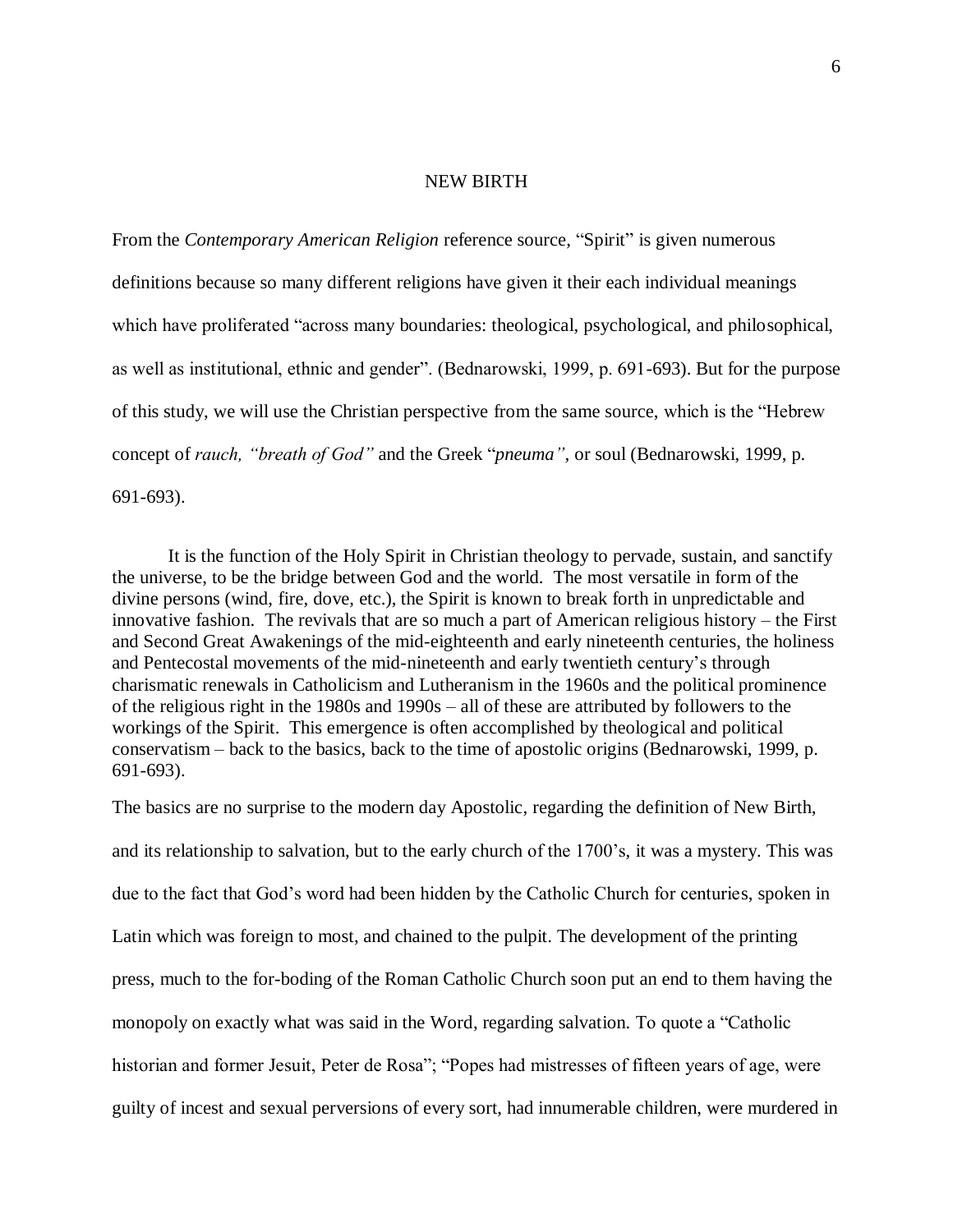the very act of adultery (by jealous husbands who found them in bed with their wives)… In the old Catholic phrase, why be holier than the pope?". And such was the reputation gained by the clergy, "some of the most degenerate and unconscionable ogres in all of history" (Hunt, 1994, p. 78). They had made the subject of New Birth a matter of avoidance, and spoke only enough to appear pious and righteous. Because of the corruption inherent in the organization, they were caught in the act of hypocrisy, on numerous occasions. It is still curious as to why so many have continued to follow blind leaders when history has proven along, with the true application of the Word, that they are serving up false doctrine. As Professor Jeremy Painter said as well, it is alarming to see that this day in age has brought about such changes in most all religions, that now the Roman Catholic Church appears to be more righteous than them all. His statement "for the most part, the movements initiated by the great reforming, Luther, Calvin, Wesley, are all far more liberal and secular than the Roman Church from which these reformers separated" is quite profound and sobering. (Painter, thread, 2015)

What is seen over and over again in history books regarding the Awakening, is that what was at the heart of it, was indeed the new birth experience (Bushman, 1970, p.66). It was this term "new birth" that was used interchangeably with revival, conversion, "New Light" and "Awakening". A "desire for spiritual renewal in the Church", was exactly what the revivalism churches were seeking, and would typically include; "conversion, repentance and a commitment to holiness". Admittedly, evangelical pastors toiled for years "with no sign of revival", but it continued to be "one of their chief passions" (Bushman, 1970, p.66). This is typical of our Apostolic preachers of today, staying faithful to labor in the field, even though results may be little to none. When the Great Awakening of the 1700's came about, it took them by surprise, because it was an "unplanned work of God". The Arminian view was such that "God was still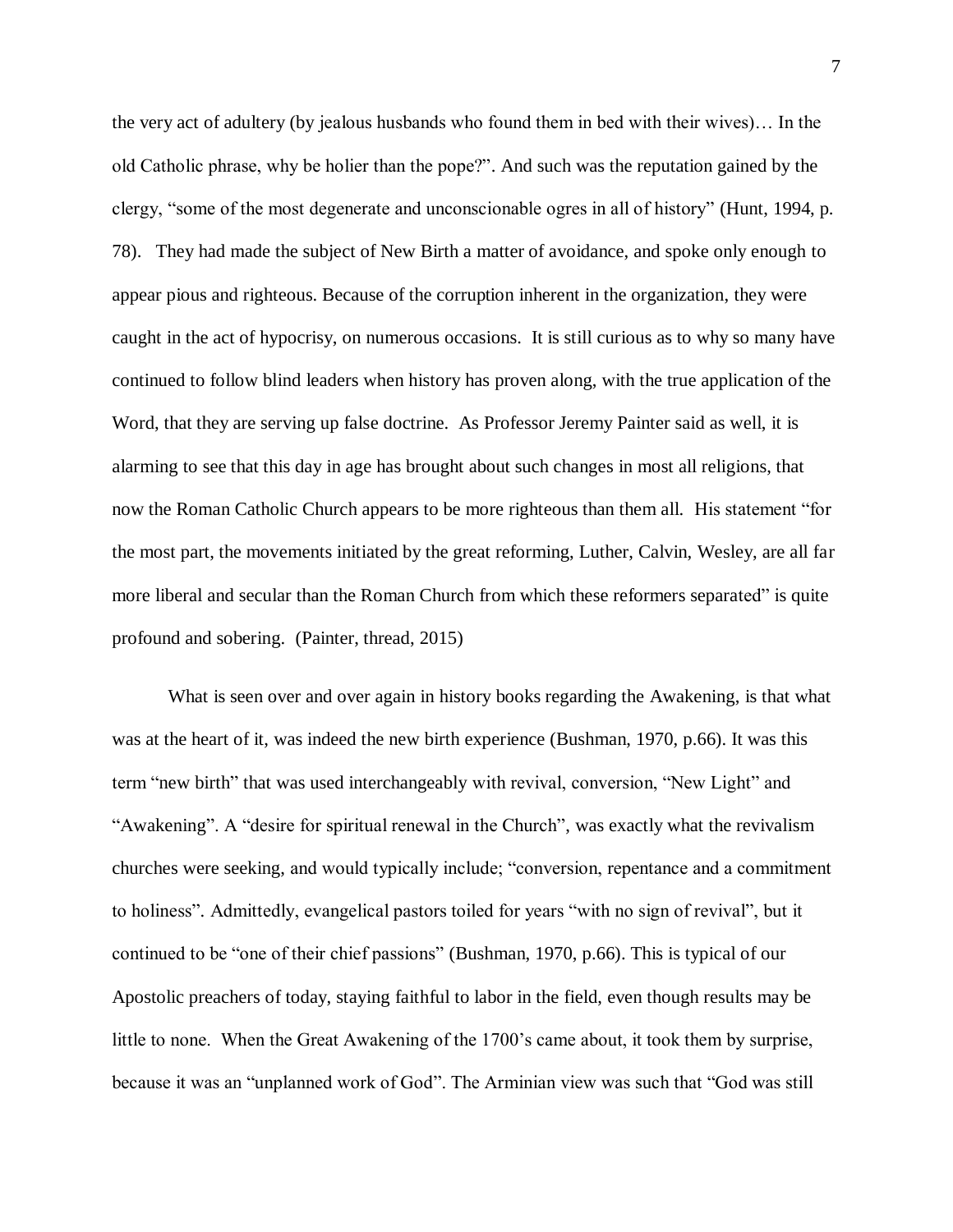responsible for revivals", but He expected the church to do their part in planning and facilitating them. (Kidd et al, 2011, pp 447-448). Numerous journals which document sermons during the time of the first Great Awakening prove to the fact that it was this conversion experience that was at the center of the "hub-bub" and contagious excitement that was generated through the colonies and into other states. Thomas Prince, a revivalist preacher sought to generate enthusiasm for the "New Light" with his published newspaper "The Christian History". It's hard to say if the paper had much effect in the way of the revival's momentum, for the naysayers used it as another opportunity to throw stones at the movement (Gloege, 2013, 125-165).Traveling ministers helped to spread the revival spirit, moving hundreds and sometimes thousands of miles a year, by horseback. Typical preached messages contained encouragement from the ministers to the congregants to "acknowledge his guilt", and encouragement to find solace from others who also felt anguish from their state of guilt. What was found to be valuable in the community's social structure was the confession of sorts, which was part of the conversion: "despair, the humiliation, and the subsequent assurance" (Bushman, 1970, p. 67).

In Richard Bushman's book, *The Great Awakening*, Johnathan Dickenson's (1741) documented message on the methodical passage to a right relationship with God contained several points. These points were the general rule of thumb for most radical preachers who jumped on board with the Awakening movement of the 1700's.

- 1. The sinner needs to come to the realization of "his own miserable condition".
- 2. The sinner recognizes "his spiritual impotency" and his "inability to help himself". Humility allows them to see their helpless state and need of God.
- 3. The sinner begins looking to God, as he is now more interested and concerned about the things of Christ, than anything else. Their guilt "stares them in the face". They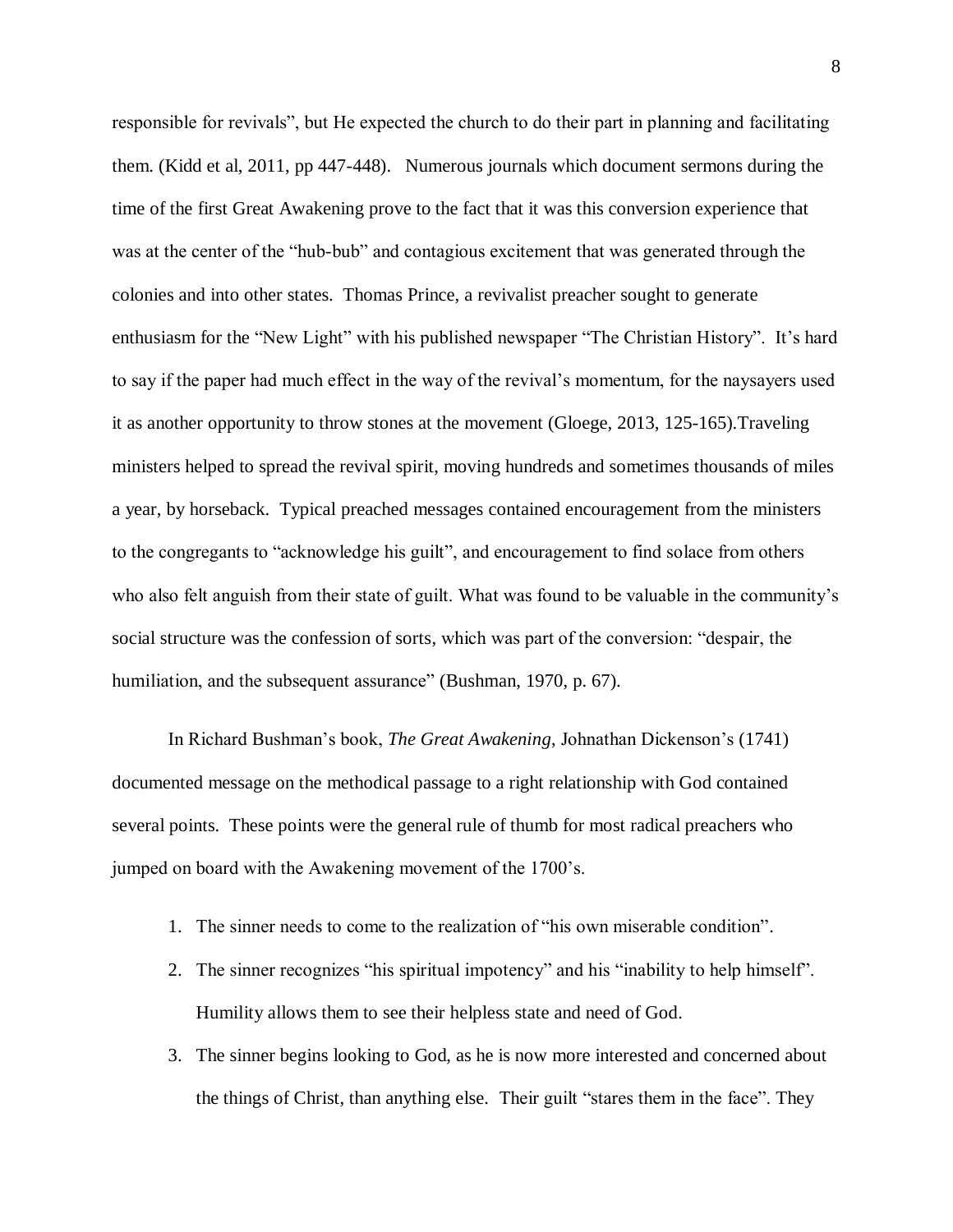"know that their eternal welfare depends on it", and thereby asks the question "What must I do to be saved?". This is necessary in order to have the "eyes of our understanding to be enlightened". God disperses the darkness in order for the sinner to have a "right view of redeeming mercy" (Eph. 1:18, 2 Cor. 4:6).

- 4. The sinner is converted by God's spirit of grace coming in and illuminating our minds, "giving us a right exercise of our understandings". God, in His mercy illuminates, and opens the sinner's eyes.
- 5. The poignant question is asked "In what manner is the will changed?". It is in the illumination of oneself, that the Spirit gives a "just view of things as they are, by bringing them to act out reasonably, worthy of the intellectual powers they have been endued with". The Spirit: helps to "conquer enmity with God"; brings from "power of lusts, of Satan and of the world, into the fear and favor of God"; turns "from darkness to light" and "from power of Satan unto God", that they "might have an inheritance among those that are sanctified (Bushman, 1970, pp 78-83).

Another book which encapsulates much of what took place in the first Great Awakening was *The Great Awakening, Documents Illustrating the Crisis and Its Consequences,* edited by Heimert and Miller In it were some interesting descriptions of individual responses to conversions, as they ran the gambit of physical and emotional expressions as the "work of the Spirit": demons might be leaving a body; the sinner might be "overcome with conviction and distress", their "bodily strength taken away". They might be in a state of "abhorrence of themselves" in their present sinful state; to a condition of having a "flood of tears" once they have had their "love and joy attended". This is in their response to "contrition and humiliation" (Heimert and Miller, 1967, pp.208-209).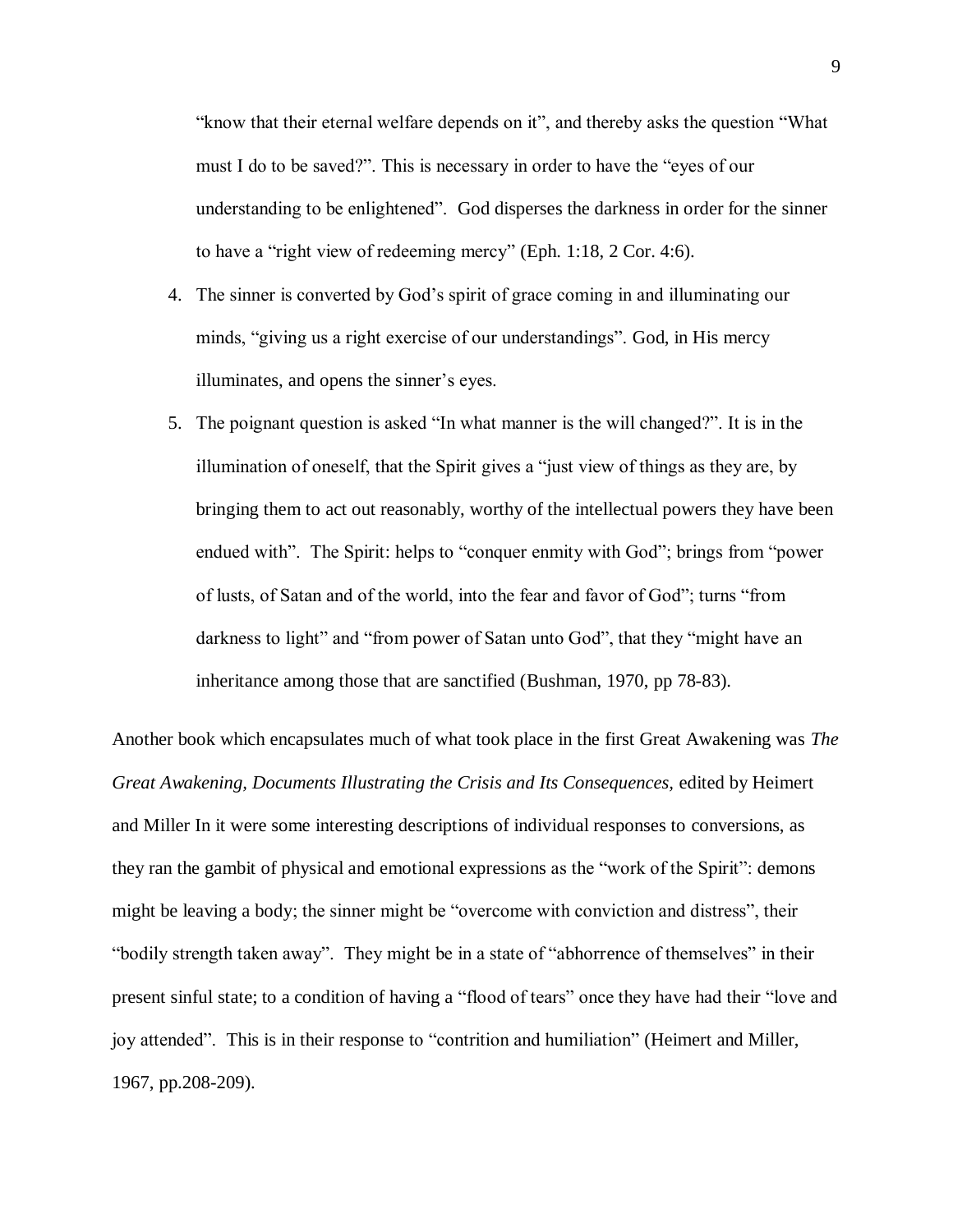Common to these methods of spreading the gospel was the clergy's role, which was that they; "directed, prodded and comforted" (Bushman, 1970, p. 67). This cycle was one that needed to continue in order to sustain growth. Proselytizing was the method used in the "early stages of European colonization of the Americas". According to the *Contemporary American Religion*  resource, "proselytizing" is "associated with fervent evangelization and has played a prominent", and even "controversial, role in American religious life" (McMullen, 1999, p. 559-560). Proselytizing, which today has a negative connotation, was how new converts were made and the reformation had geared toward it to continue, "filling up the universal church" until the day of the Lord's return (Kidd, 2007, xiii).

There are several ministers who have been attributed to the Awakening, for their contributions to setting the revival of the 1700's into motion, too many to mention here. But George Whitefield seemed to be the one who was the spark to get the fire of revival started in New England, when he came for a visit from England. It was his particular preaching that affected many, one of whom was Jonathan Edwards. Edwards' "now famous sermon titled "Sinners in the Hands of an Angry God" was able to challenge many with the teachings and caused a great many emotional reactions. These ministers began the controversial method of preaching "outside of their own pulpits", and found this was where they were able to achieve an enormous following (Stein, 2005, p. 2698-2701). Whitefield received attention from London's Bishop with several charges against him: "he preached extemporaneously in the open fields; he criticized the national clergy; and that he claimed to "propagate a new Gospel, as unknown to the generality of ministers and people"" (Gaustad, 2005, p. 9726-9727).

Even before Edwards and Whitefield were active in the Awakening, there were others who were laying the groundwork for spiritual renewal, like Samuel Torrey, for example.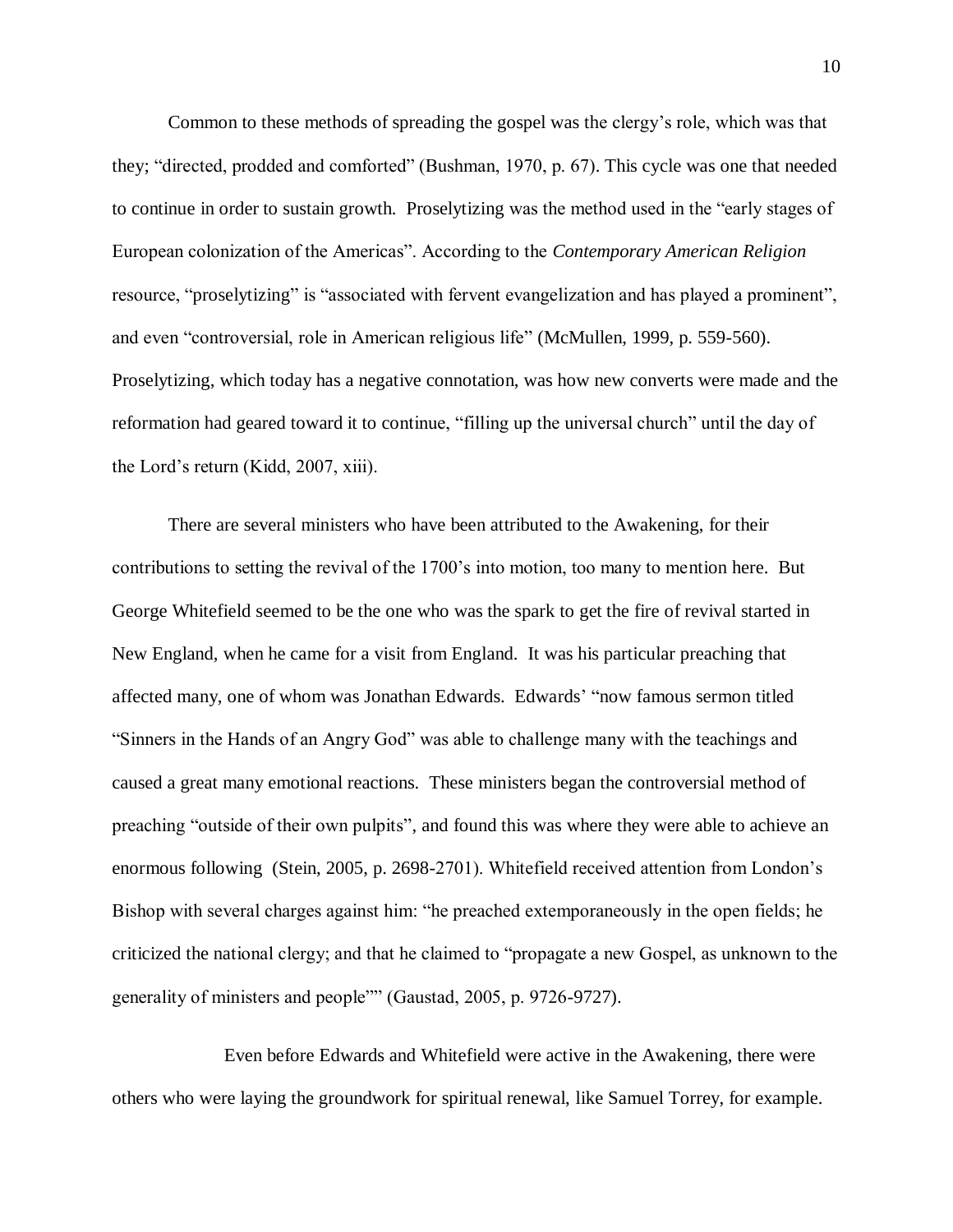He was actually given the notoriety of being the "first evangelical in New England". Puritan leaders had been hungering and "calling for an outpouring of the Holy Spirit to revive their languishing churches". Torrey's sermons proclaimed "the need for revival among pastors and congregations" and felt that "if only New Englanders would mourn for their sins, God would revive pure religion". He determined that "godly grieving would be a sign of the coming revival" (Kidd, 2007, pp 1-2). Jonathon Edward's grandfather, Solomon Stoddard from MA, has also been acknowledged as having had an extraordinary ministry as he saw the "conversion of many souls" and was perhaps the "most successful New England preacher in his generation" (Kidd, 2007, p6). Another key figure was Timothy Edwards, who had married Stoddard's daughter. He had become an expert on leading others to the conversion experience (Kidd, 2007, p. 9).

Many more have been used of God in bringing about the Great Awakening in America. And, as seen in the history books, have significant information dedicated to them on the subject. Many were determined to see continued growth, which gained power from the "interplay of personal and social forces within a commanding intellectual structure", hence Colleges devoted to the advancement of the Awakening began to spring up (Bushman, 1970, p. 70).

# **CONCLUSION**

To conclude this paper, a quote from Jeremy Painter sums up the span of religious history in the church's conquest towards Truth: "It almost seems that for every victory won in history, we suffer an equally devastating defeat. May we, followers of the Apostles, sustain the reforms of the Reformers, and go even further: restore and sustain the revelations of the Apostles themselves." We need to get back to the basics, the basics of what was the crux of the Great Awakenings, and that is, the "New Birth" as taught and exemplified in the Word and by our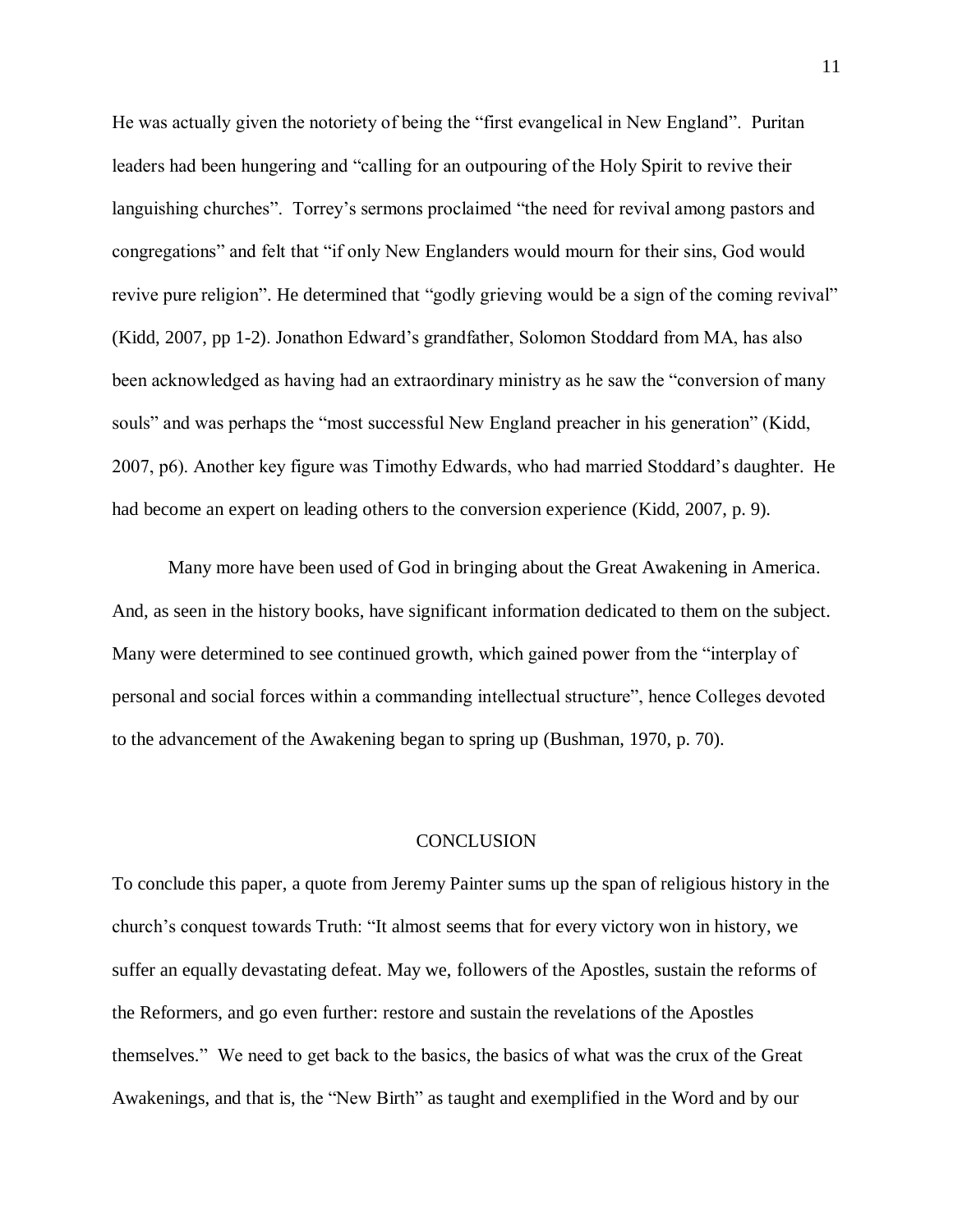Apostolic forefathers. David Bernard has listed Oneness Apostolic groups that have been documented since the beginning of the Church age, as an encouragement that we are on the right path (Bernard, 1996, loc. 4407). Many groups who have embraced the Holy Spirit Baptism and Doctrine of Holiness, could be added to that group, but they were not ready to consider the doctrine of the Trinity as a fallacy. Although many have fallen off the beaten path of Oneness and Holiness, we can take comfort in the fact that although our message is not popular, it is indeed Biblical and has significant merit. We have many preachers who have gone on before us to remind us, that no matter how difficult the persecution may get, we have a cause worth fighting for.

Are we, as Americans, also ripe for revival? It appears all of the pieces are in place for it to happen at any time. Could the fear that is encroaching on America, cause its citizens to seek God like never before? Could God surprise the Church with the next Great Awakening revival? As Jonathon Edwards claimed in his "Faithful Narrative of the Surprising Work of God (1737)", God had done a work that had not been pre-planned by man. He had done it specifically as a surprise, so that He would receive the glory and to show his amazing power and grace. This is not to say that man should not plan for revivals, because He had "entrusted the means for them to the church" (Kidd et al, 2011, p. 447-448). So the church prepares to facilitate what influx of souls God would draw into the Church during these last days. For yes, the Church is ripe for revival. We must watch and pray, and be ready laborers: "Lift up your eyes, and look on the fields; for they are white; fro they are white already to harvest (Jo 4:35).

**.**

12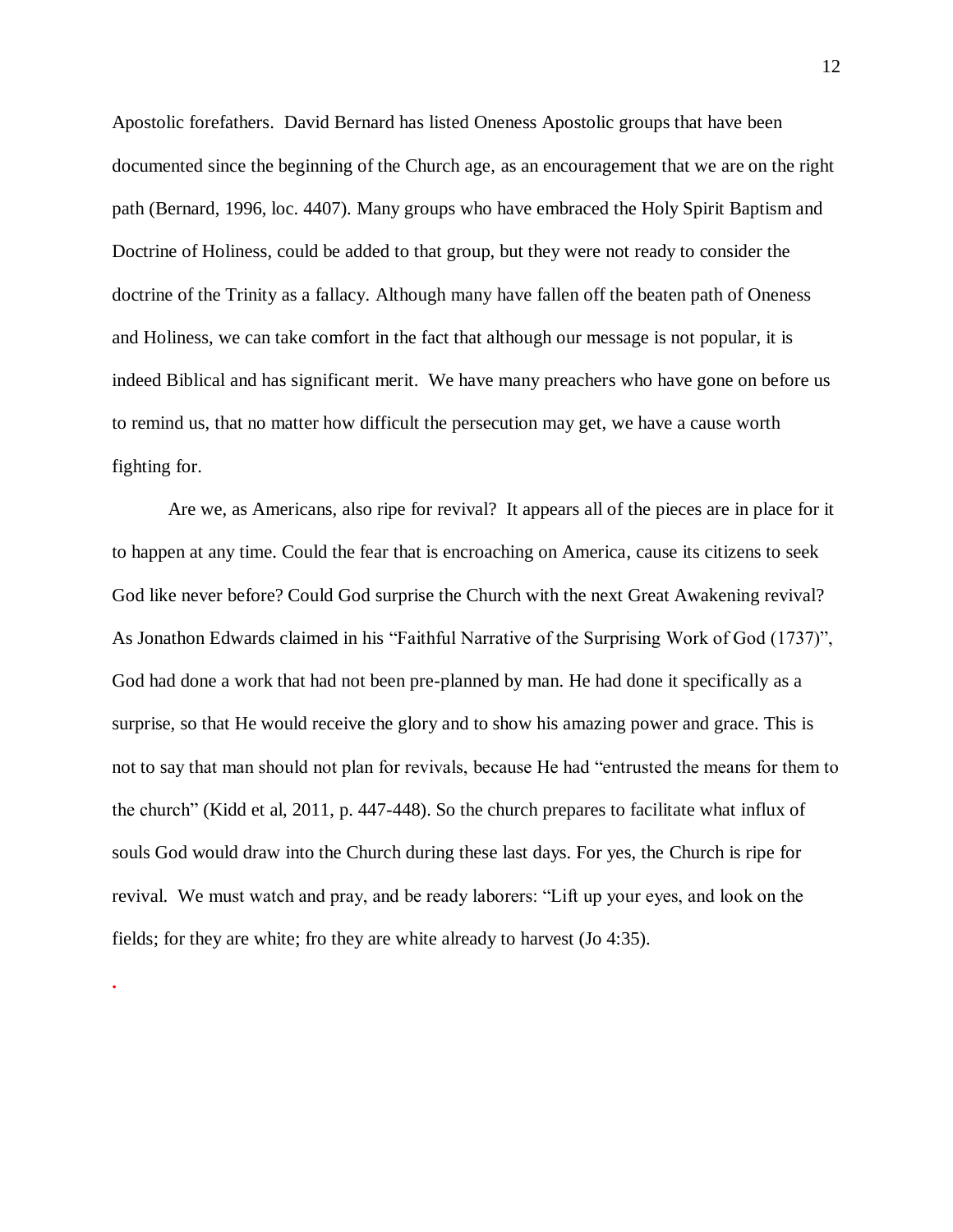## BIBLIOGRAPHY

- Bednarowski, Mary. 1999, *Contemporary American Religion.* "Spirit". P. 691-693. New York: Macmillan Reference USA
- Bernard, David, *A History of Christian Doctrine, Vol 2.The Reformation to the Holiness Movement, A.D. 1500-1900.* 1996*.*Appendix B, Hazelwood, MO: Word Aflame
- Bushman, Richard. ed. 1970, *The Great Awakening, Documents on the Revival of Religion, 1740-1745.*pp. 77-84. Athenium, NY:
- Chacon, Richard & Scoggins, Michael. 2014. *The Great Awakening and Southern Backcountry Revolutionaries.* p. 37.Cham Heidelberg New York Dordrecht London: Springer
- Gaustad, Edwin. Jones, Lindsay ed. Vol 14. 2nd ed. 2005 *Encyclopedia of Religion. "*Whitefield, George" pp 9726-9727. Cited Ocober 10 2015. Online: http://library.hiu.edu/
- Gloege, Timothy. 2013. "Church History", pp 125-165. "The Trouble with Christian History: Thomas Princes "Great Awakening". American Society of Church History
- Gonzalez, Justo.2010 *The Story of Christianity: Volume 2: The Reformation to the Present Day*. Digital. New York: Harper One
- Hunt, Dave. 1994. *A Woman Rides the Beast, the Roman Catholic Church and the Last Days*, p. 78. Eugene, OR: Harvest House
- Kidd, T.S., ed, McFarland, I.A., Fergusson, D.A.S., Kilby, K., &Torrance, I. R.. 2011. *The Cambridge Dictionary of Christian Theology. "*Revivalism". Pp. 447-448. New York: Cambridge University. Cited October 19 2015. Online: <http://library.hiu.edu/>
- Kidd, Thomas. 2007 *The Great Awakening; The Roots of Evangelical Christianity in America.*  New Haven & London: Yale University
- McMullen, Josephine. 1999 *Contemplating American Religion* "Proselytizing". pp 559-560. New York: MacMillan Reference USA
- Stein, Stephen. Jones, Lindsay ed.. Vol 4. 2nd ed. 2005. *Encyclopedia of Religion. "*Edwards, Jonathan" pp 2698-2701. Cited October 10 2015. Online: <http://library.hiu.edu/>